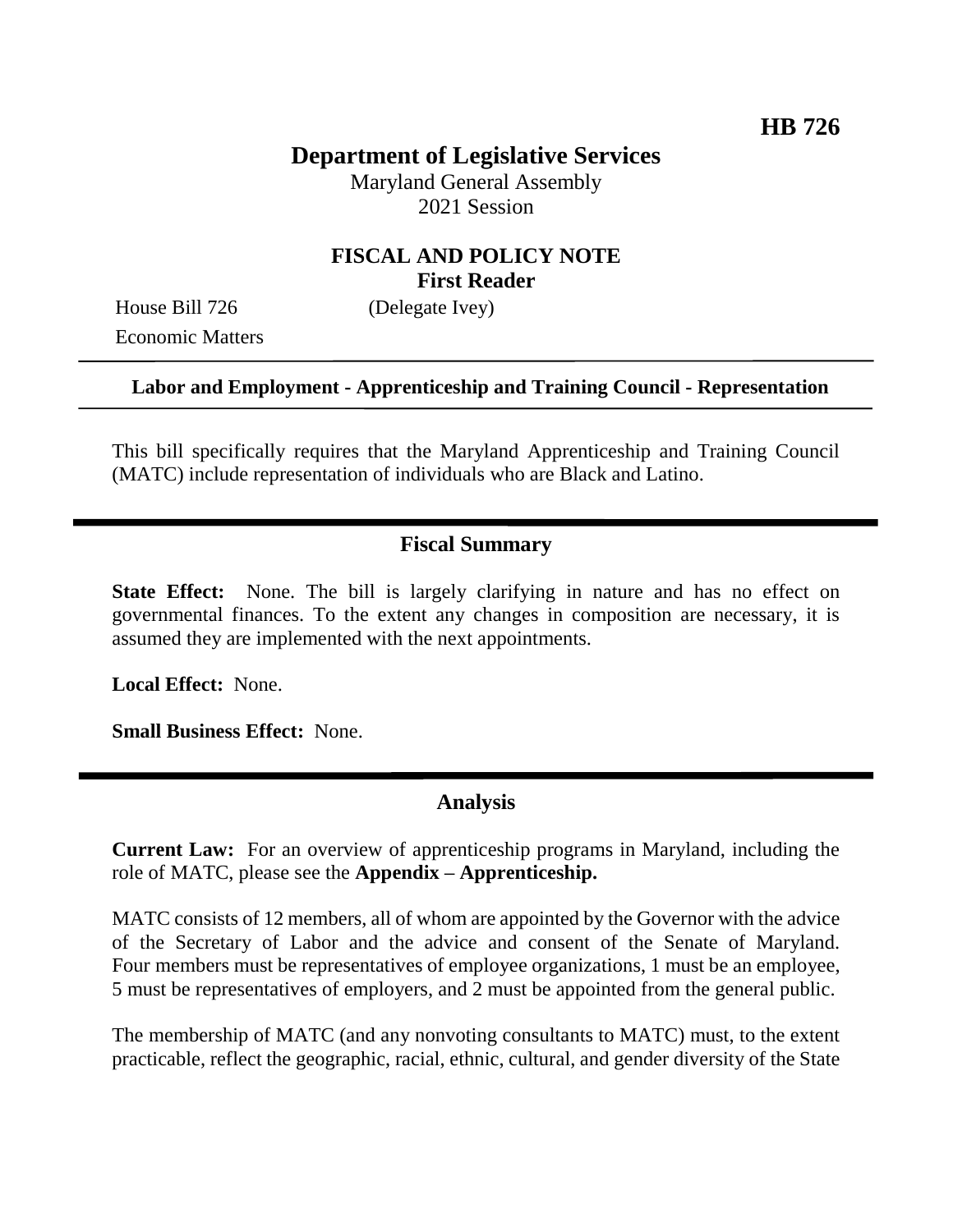and must include representation by individuals with disabilities. Of MATC's current 11 members (there is 1 vacancy), 3 are people of color and 3 are women.

## **Additional Information**

**Prior Introductions:** None.

**Designated Cross File:** SB 131 (Senator Patterson) - Finance.

**Information Source(s):** Maryland Department of Labor; Department of Legislative Services

**Fiscal Note History:** First Reader - February 3, 2021 an/mcr

Analysis by: Michael E. Sousane Direct Inquiries to:

(410) 946-5510 (301) 970-5510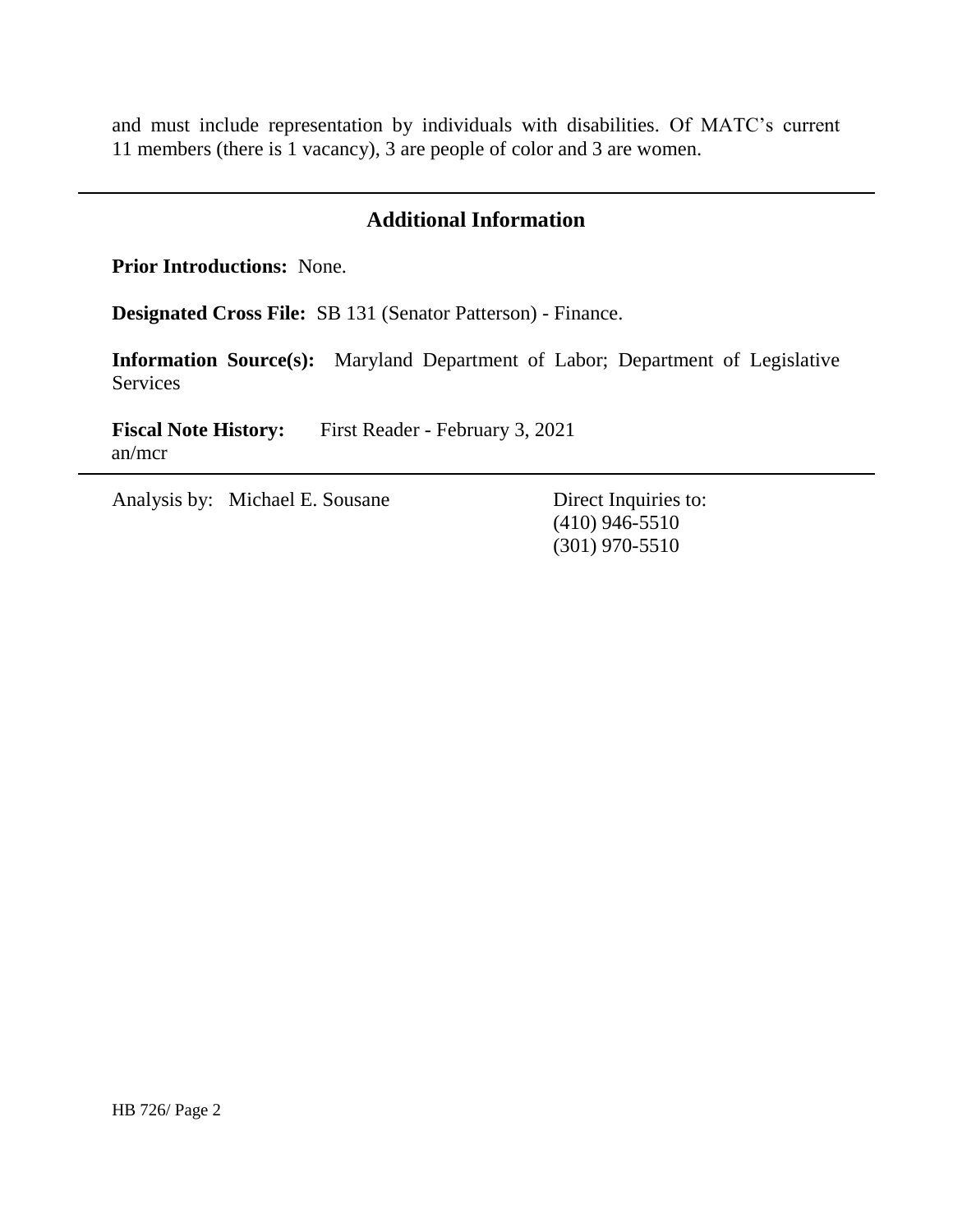Generally, apprenticeship is a voluntary, industry-sponsored system that prepares individuals for occupations typically requiring high-level skills and related technical knowledge. Apprenticeships are sponsored by one or more employers and may be administered solely by the employer or jointly by management and labor groups. An apprentice receives supervised, structured, on-the-job training under the direction of a skilled journeyperson and related technical instruction in a specific occupation. Apprenticeships are designed to meet the workforce needs of the program sponsor. Many industry sponsors use apprenticeship as a method to train employees in the knowledge necessary to become a skilled worker. This also means the number of apprenticeships available is dependent on the current workforce needs of the industry and the capacity and willingness of employers to supervise them.

Apprenticeships are available to individuals age 16 and older; an employer, however, may set a higher entry age. By law, individuals must be age 18 to apprentice in hazardous occupations. Apprenticeships last from one to six years, although most are three to four years, and involve a minimum of 144 hours of classroom instruction per year and at least 2,000 hours per year of on-the-job training. A national apprenticeship and training program was established in federal law in 1937 with the passage of the National Apprenticeship Act, also known as the Fitzgerald Act. The purpose of the Act was to promote national standards of apprenticeship and to safeguard the welfare of apprentice workers.

Along with [24 other states and the District of Columbia,](https://www.dol.gov/agencies/eta/apprenticeship/contact) Maryland has chosen to operate its own apprenticeship programs under the federal law. The Division of Workforce Development and Adult Learning (DWDAL) within the Maryland Department of Labor is responsible for the daily oversight of State apprenticeship programs. More specifically, DWDAL approves new apprenticeship programs, changes to current programs, and compliance with State and federal requirements. The approval process involves assessing the appropriateness of an apprenticeship program in a proposed industry, the education that will be provided to the apprentice, the current staffing level of the entity proposing the program to determine whether adequate supervision can be provided, recruitment and retention efforts, and the overall operations of the entity. The Maryland Apprenticeship and Training Council serves in an advisory role for legislation and regulations, recommending changes to update apprenticeship laws.

As of December 2019, there were 10,442 apprentices registered, and there were 3,781 participating employers and 162 program sponsors. During calendar 2019, the State added 17 new apprenticeship programs and reactivated 2 apprenticeship programs. Since